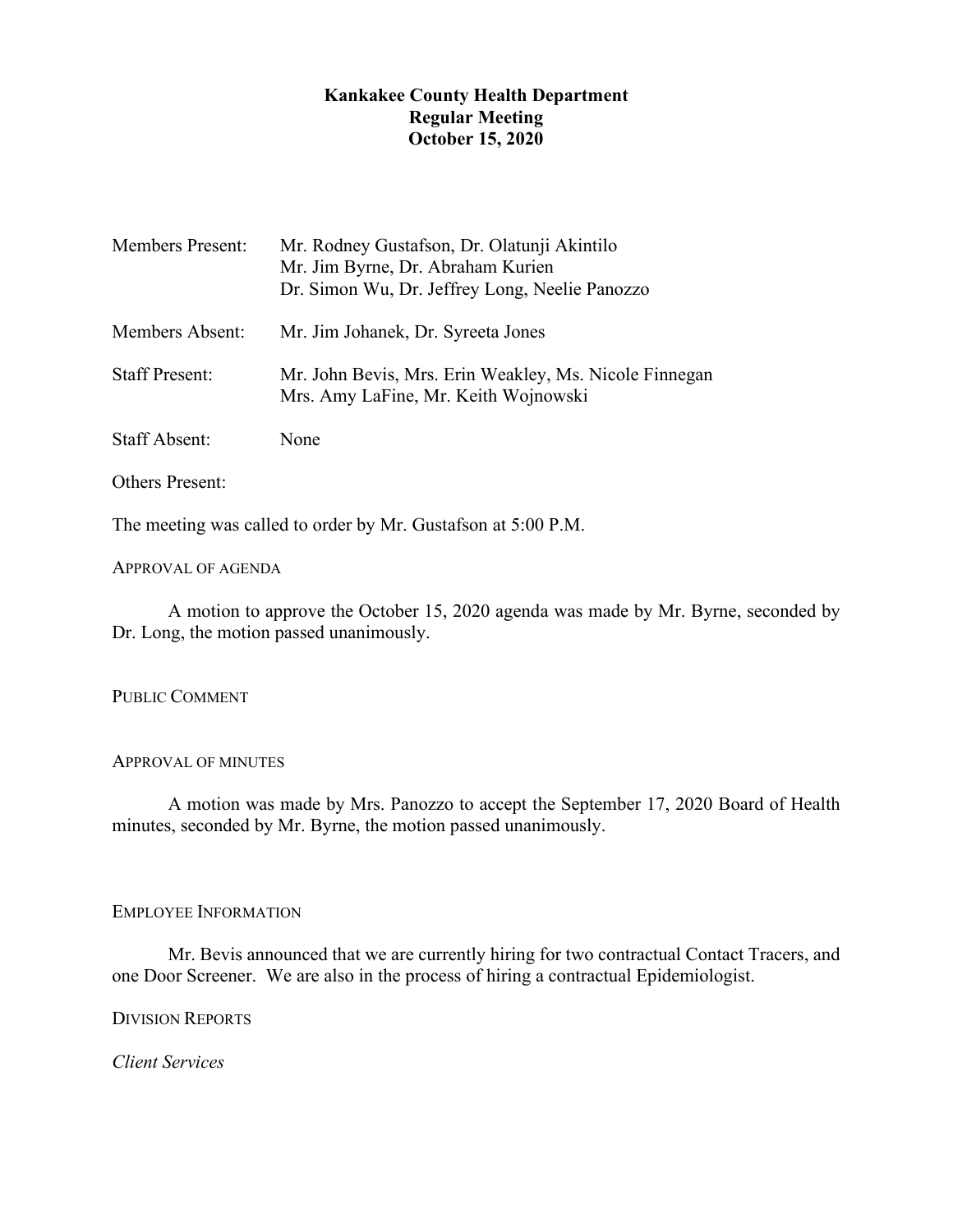#### *Environmental Health*

Mr. Bevis announced that we currently have thirty complaints registered, twenty-one of which are COVID-19 related. Of the twenty-one, three will need letters to let them know they are not making reasonable efforts. It is our hope that they will come to compliance.

#### *Administrator's Report*

Mr. Bevis announced that the State of Illinois has discussed with all Health Departments that the Federal Government has allocated 250,000 Rapid Tests that they will distribute to Health Departments across the State. We will do our best to provide these to colleges, the jail, and longterm care facilities within our community. These are rapid tests, and the results appear within fifteen minutes. Our first shipment is going to be 1,750, followed by 1,750 each week after that until supply is exhausted. These tests must be administered by a medical professional and facilities must register with the state before they can receive the test kits.

Mr. Bevis also shared that we have been hosting the Illinois Department of Public Health's mobile testing units in our parking lot. We have done six hundred and fifty tests since the beginning of October. This has been a great partnership; we are extremely pleased with the public turnout and our ability to provide local testing that's free of charge. We plan on continuing this as long as the weather cooperates. One of our deliverables for the Contact Tracing Grant was to help testing for the vulnerable and despaired populations and we are trying to facilitate that.

#### ADMINISTRATIVE REPORTS

#### *Financial Status*

Mrs. Weakley updated the Board on September 2020 financials, indicating that we have received overdue grant money from April, May, June, and July. We also had clinical service dollars pick back up and are fully booked until the end of November. We have also only received a very small amount of interest. For all revenue, we are showing 100% of the year because we have received 25% of the contact tracing grant. Our expenses are at 83.45%. We did have to purchase quite a bit of equipment to get the Contact Tracer's up and running with computers and headsets. As of the end of September, we are at 83.3% of the year and have \$3,174,825.41 total cash on hand. Mr. Byrne made a motion to approve September 2020 financials, seconded by Dr. Akintilo, the motion passed unanimously.

#### OLD BUSINESS

Mr. Bevis indicated that we will follow up with Dr. Jones regarding her term renewal.

Mr. Bevis also shared that we made significant progress October  $8<sup>th</sup>$ , 2020 regarding the Arbitration and that we were happy to announce that we were able to reach a settlement on all five grievances.